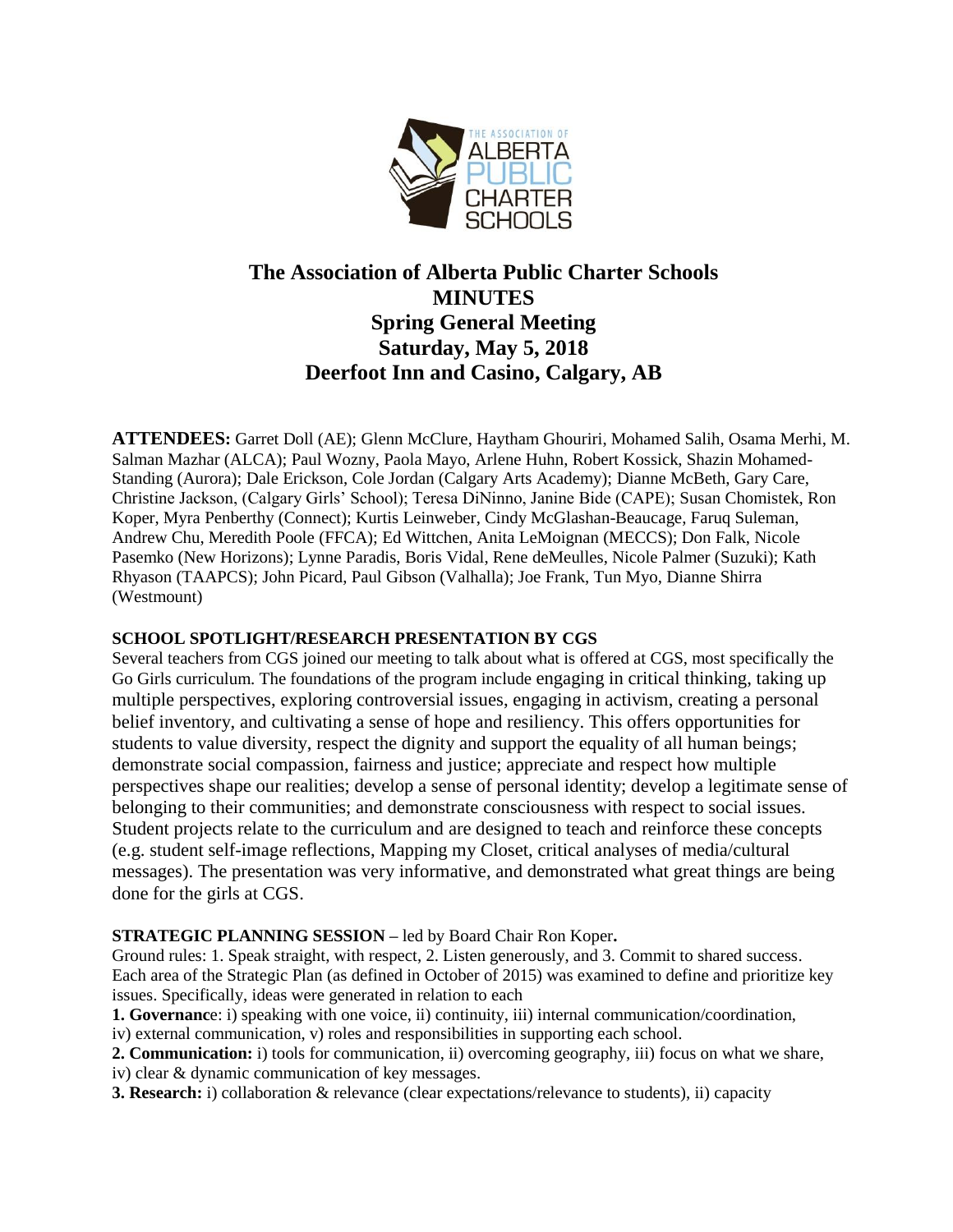development, iii) dissemination. The process determined which committees would be responsible to decide the key issues (e.g. Directors), to prioritize them (e.g. Directors' Committee), and to plan and execute the actions in each area (e.g. various committees), and timelines. Ron will collate and distribute the information gathered.

#### **1. CALL TO ORDER** - 12:55 p.m.

- 1.1 Consideration of Agenda No changes.
- 1.2 Approval of Annual General Meeting Minutes **#18/05/05-01** M/C to adopt the Oct. 28, 2017 AGM minutes as circulated. *Janine Bide Arlene Huhn*
- 1.3 Approval of Minutes for Special Meeting **#18/05/05-02** M/C to adopt the Feb. 8, 2018 Special Meeting minutes as amended. *Paul Gibson Janine Bide*

#### **2. REPORTS**

2.1 Charter Board Directors' Report – On behalf of himself and Vice-Chair Geordie MacPherson, Ron expressed his pleasure with the engagement of members of the various TAAPCS committees, and their very impressive demonstration of commitment to our shared success. They feel that the Minister is reaching out to our members as never before, as evidenced by 5 face-to-face meetings, and his expressed desire to know what we need to be successful. Ron and Geordie have represented TAAPCS at various meetings and networking opportunities, and commend the great work being done in our core strategy areas.

 2.2 Officers' and EAC Report - Susan and Joe report a productive year in relation to our 3 strategic goals, activity serving on TAAPCS committees, invitations to represent our association on various government committees, and an encouraging meeting with DM Curtis Clarke on April 12/18. Susan commended the excellent work of our Executive Director and thanked the other members of the EAC executive for their support.

## 2.3 Financial Report

 **#18/05/05-03** M/C to accept the Statement of Financial Position as presented. *Mohamed Salih Tun Myo*

- 2.4 Correspondence List circulated with agenda.
- 2.5 Committee Reports
	- a. School Leadership Learning Initiative Since losing funding, the decision was made that these sessions will only be offered in non-conference years in order to minimize costs.
	- b. Awards and Recognition Committee Report This is the only committee that does not have a chair. Kath has developed Terms of Reference, but there were not enough Directors to establish quorum at the last meeting.
	- c. Board Professional Learning Committee Report A survey to determine topics of interest has been distributed, and an Advocacy session (led by Margo Purcell) will be offered in October.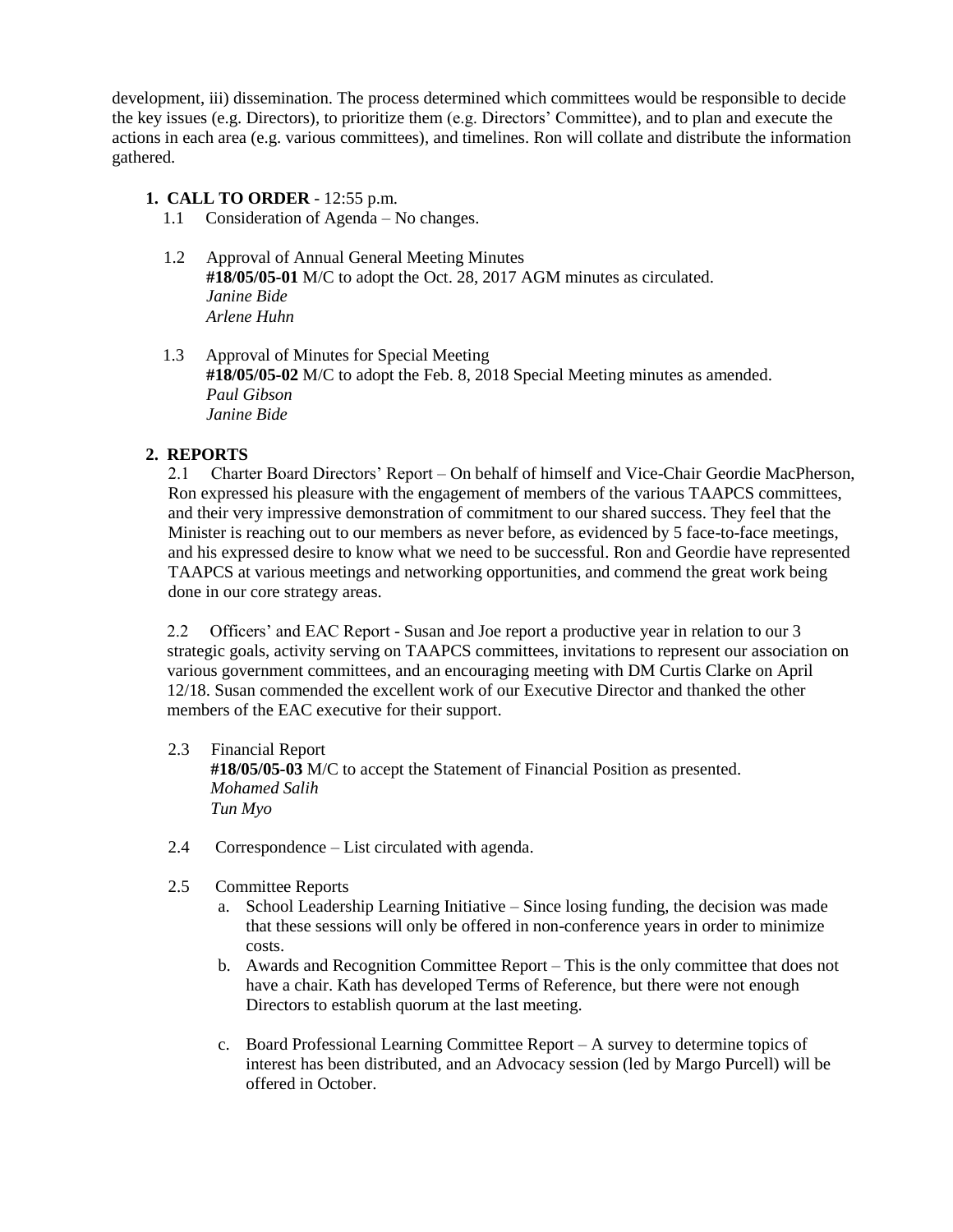- d. Communications Committee Report Four meetings (including yesterday) have been held and some excellent work done: draft agenda for advocacy session (Margo Purcell); Google site development progress (Wayne Weinheimer), website upgrade initiative (Rene De Meulles/Ian Gray), determination of the need for a budget. There has also been a focus on government relations, particularly in relation to input into the transportation review.
- e. Conference Committee Report Dale E. is concerned that a date be set asap; this will be discussed at EAC.
- f. Research Support and Promotion Committee There have been 2 conference call meetings where the support role of the committee has been discussed, as well as external committee representation (Bellina Cassi has agreed). Items in progress include: i) drafting an endorsement letter template for TAAPCS, ii) amalgamating a summary of association research projects (both FFCA and Aurora have been awarded research contracts), iii) development of an ethics process, and iv) collaboration with the communications committee. The next meeting will be on May 31.
- g. Ad Hoc Directors' Committee The committee met yesterday and a list of Directors' issues is being developed; quorum was not attained but a Terms of Reference was drafted.

**#18/05/05-04** M/C to approve the Terms of Reference for the TAAPCS Directors' Committee. *Andrew Chu Paul Gibson*

- h. Ad Hoc Charter School Regulation Committee The Charter School Regulation was renewed with no changes. It is recommended that the current committee be dissolved and a new one struck for August 2021 in advance of the next review. See 3.3.
- 2.6 Alberta Education Field Services Garret Doll
	- a. Important to have our Charter School Regulation input prepared 9-10 months prior to next review.
	- b. Current AE budget described as "stable"; 2.2% increase to fund growth. Only critical vacancies in the department are being filled and travel minimized in order that costs are kept as low as possible.
	- c. Field Services has offered support for charter schools developing the Safe & Caring policy required in 45.1 of the *School Act.* Assistance is still available. These policies must be posted on websites by June 30.
	- d. Important to give our feedback on the Transportation Study, and the Assurance Review.
	- e. Focus on key strategies in Business Plan, including Education for Reconciliation.
	- f. There are currently 6 charter school requests before the Minister, at different points in the process. Garret had no updates.

#### **3. BUSINESS ARISING**

3.1 Follow-up to Bylaw Implementation

 3.1.1 Research Support and Promotion Committee **#18/05/05-04** M/C to approve the Research Support and Promotion Committee Terms of reference as amended. *Mohamed Salih Shazin Mohamed-Standing*